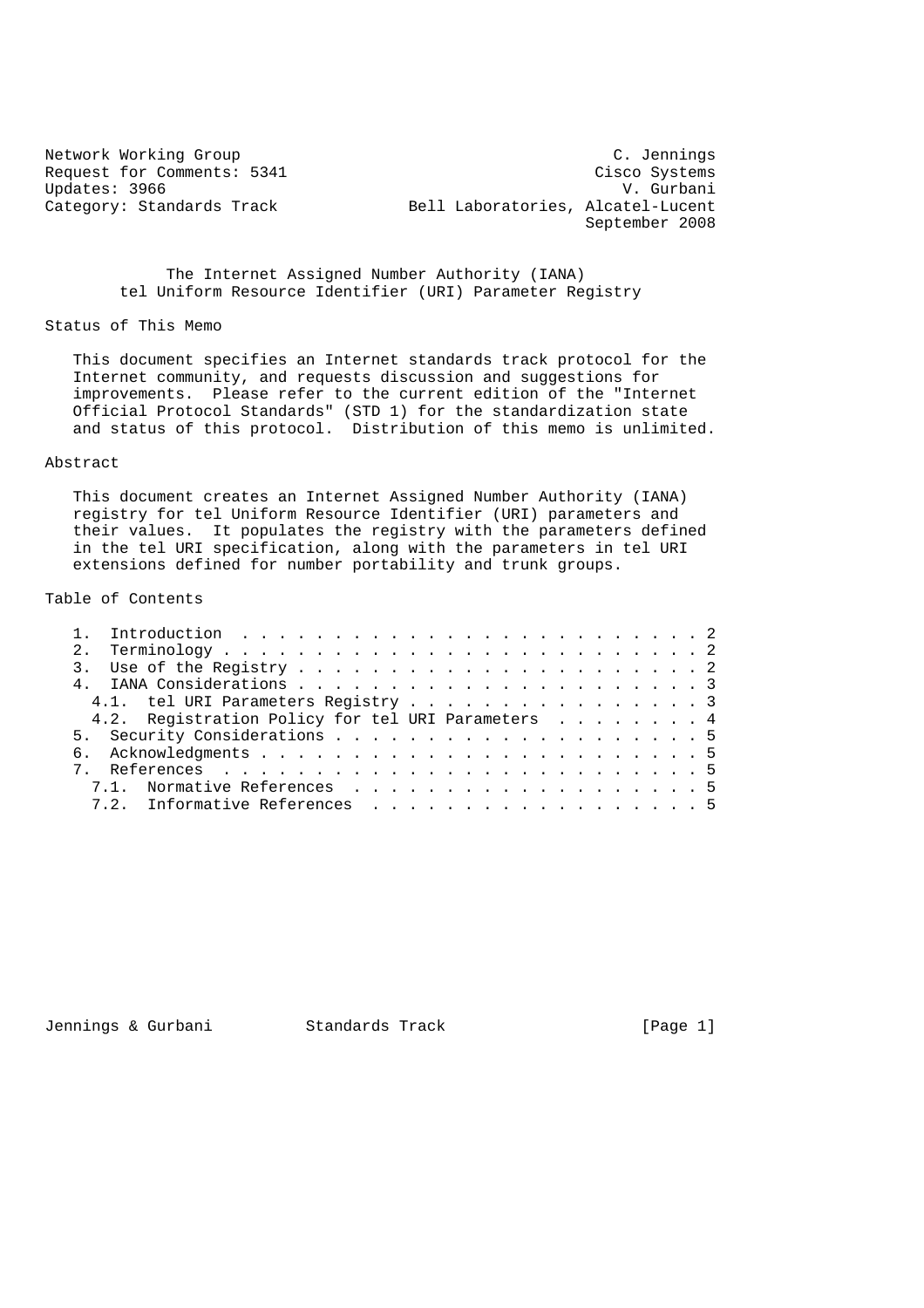## 1. Introduction

 The tel URI (RFC 3966 [1]), defines a URI that can be used to represent resources identified by telephone numbers. The tel URI, like many other URIs, provides extensibility through the definition of new URI parameters and new values for existing parameters. However, RFC 3966 did not specify an IANA registry where such parameters and values can be listed and standardized. This specification creates such a registry.

#### 2. Terminology

 The key words "MUST", "MUST NOT", "REQUIRED", "SHALL", "SHALL NOT", "SHOULD", "SHOULD NOT", "RECOMMENDED", "MAY", and "OPTIONAL" in this document are to be interpreted as described in [2].

### 3. Use of the Registry

 The tel URI parameters and values for these parameters MUST be documented in a RFC or other permanent and readily available public specification in order to be registered by IANA. This documentation MUST fully explain the syntax, intended usage, and semantics of the parameter. The intent of this requirement is to assure interoperability between independent implementations, and to prevent accidental namespace collisions between implementations of dissimilar features.

 Documents defining tel URI parameters or parameter values MUST register them with IANA, as described in Section 4. The IANA registration policy for such parameters is "Specification Required, Designated Expert," and is further discussed in Section 4.2.

 Some tel URI parameters only accept a set of predefined parameter values while others can take any value. There are also parameters that do not have any value; they are used as flags.

 Those URI parameters that take on predefined values typically take on a large number of values. Registering each of those values, or creating a sub-registry for each such parameter is not appropriate. Instead, we have chosen to register URI parameter values by reference. That is, the entry in the URI parameter registry for a given URI parameter contains references to the RFCs defining new values of that parameter.

 Accordingly, the tel URI parameter registry contains a column that indicates whether or not each parameter accepts a value. The column may contain "No value" or "Constrained". A "Constrained" in the column implies that certain predefined values exist for this

Jennings & Gurbani Standards Track [Page 2]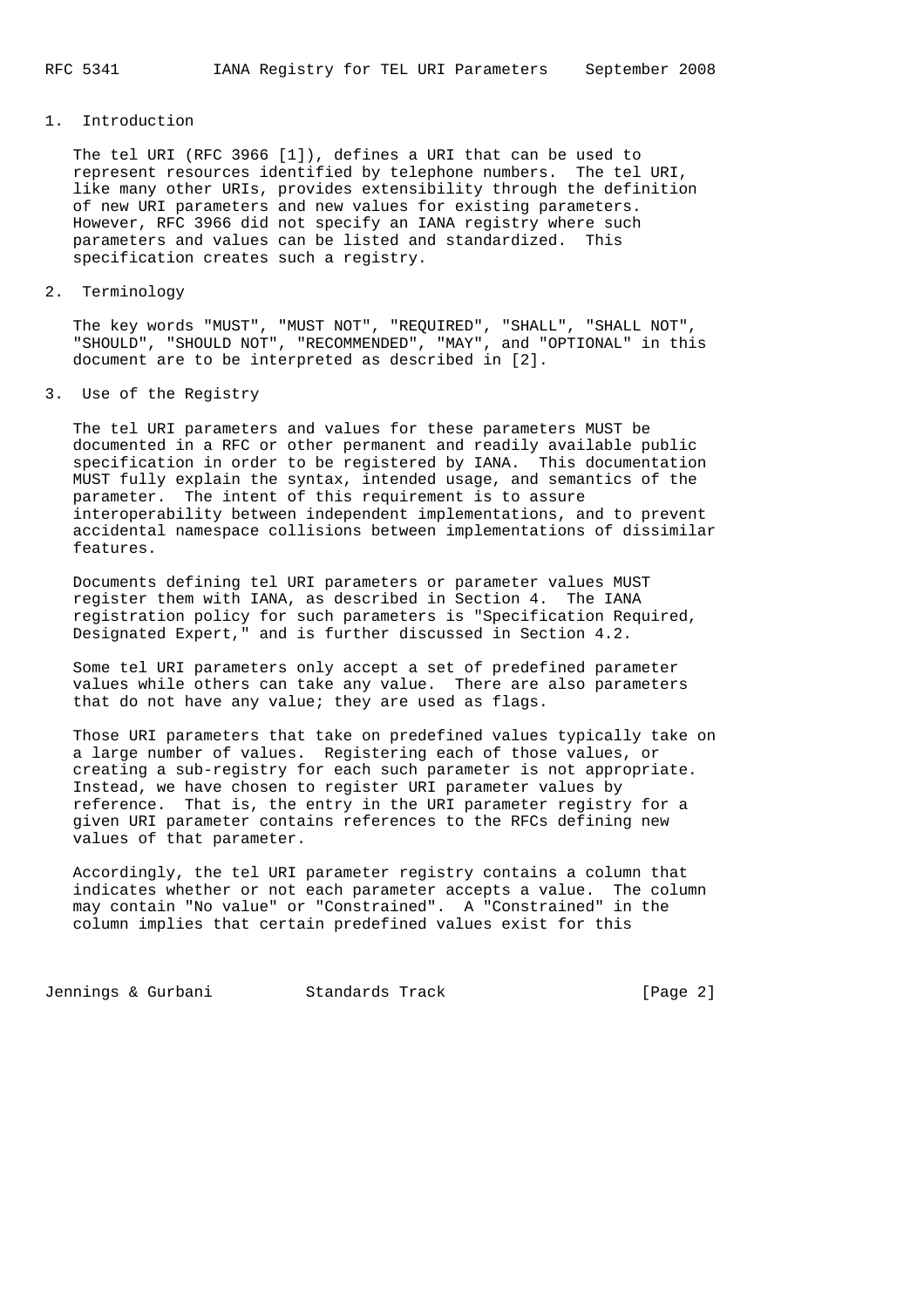parameter and the accompanying RFC or other permanent and readily available public specification should be consulted to find out the accepted set of values. A "No Value" in the column implies that the parameter is used either as a flag, or does not have a set of predefined values. The accompanying RFC or other permanent and readily available public specification should provide more information on the semantics of the parameter.

4. IANA Considerations

 The specification creates a new IANA registry named "tel URI Parameters".

4.1. tel URI Parameters Registry

 New tel URI parameters and new values for existing tel URI parameters MUST be registered with IANA.

 When registering a new tel URI parameter, the following information MUST be provided:

- o Name of the parameter.
- o Whether the parameter only accepts a set of predefined values.
- o Reference to the RFC or other permanent and readily available public specification defining the parameter and new values.

 When registering a new value for an existing tel URI parameter, the following information MUST be provided:

- o Name of the parameter.
- o Reference to the RFC or other permanent and readily available public specification providing the new value.

Table 1 contains the initial values for this registry.

Jennings & Gurbani Standards Track [Page 3]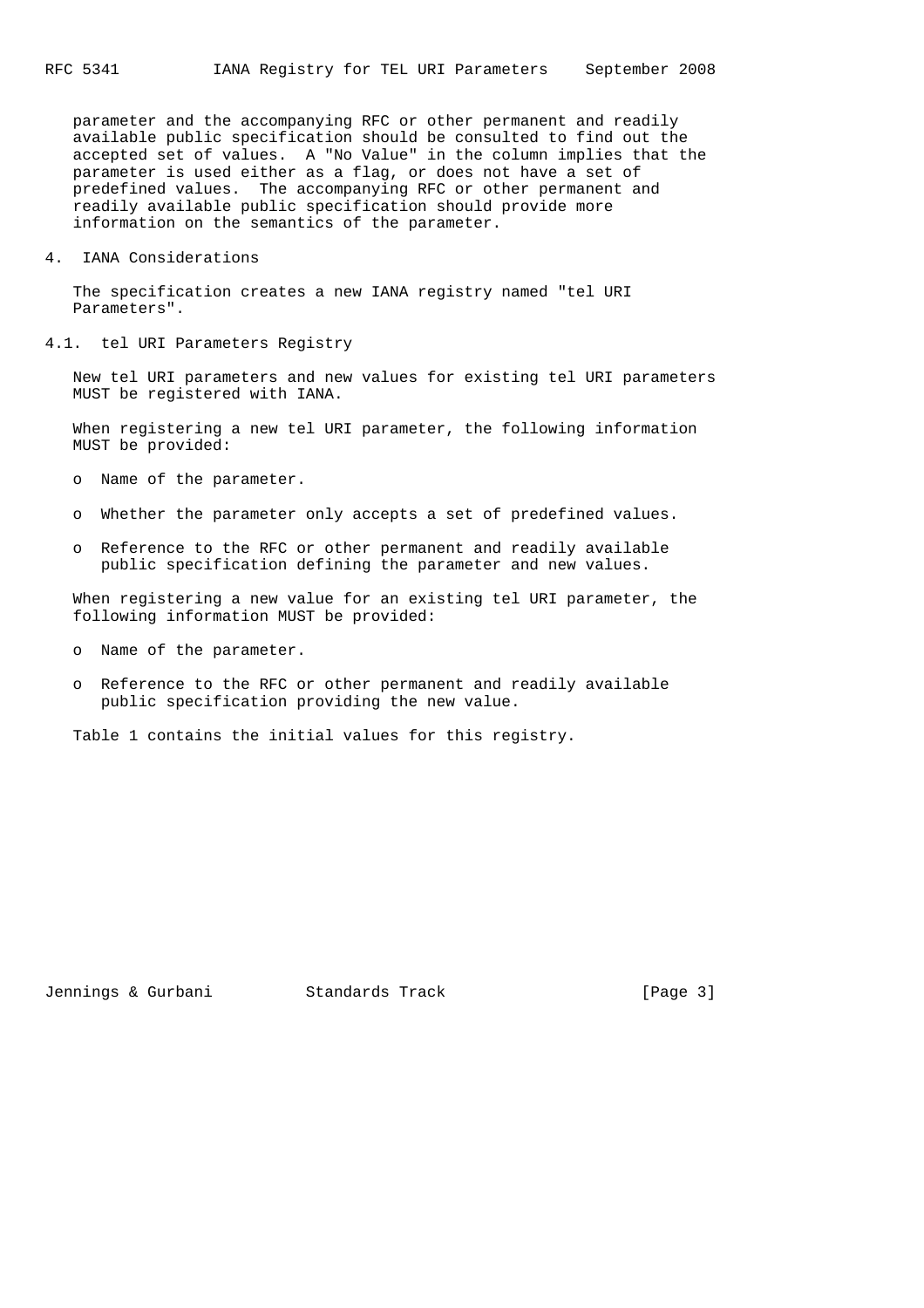| Parameter Name | Predefined Values | Reference |
|----------------|-------------------|-----------|
|                |                   |           |
| isub           | Constrained       | [RFC3966] |
| isub-encoding  | Constrained       | [RFC4715] |
| ext            | Constrained       | [RFC3966] |
| phone-context  | Constrained       | [RFC3966] |
| enumdi         | No value          | [RFC4759] |
| npdi           | No value          | [RFC4694] |
| rn             | Constrained       | [RFC4694] |
| rn-context     | Constrained       | [RFC4694] |
| cic            | Constrained       | [RFC4694] |
| cic-context    | Constrained       | [RFC4694] |
| tgrp           | Constrained       | [RFC4904] |
| trunk-context  | Constrained       | [RFC4904] |

Table 1: IANA tel URI parameter registry

4.2. Registration Policy for tel URI Parameters

 As per the terminology in [3] and actions accorded to such a role, the registration policy for tel URI parameters shall be "Specification Required, Designated Expert" (the former implicitly implies the latter).

 The Designated Expert, when deliberating on whether to include a new parameter in the tel URI registry, may use the criteria provided below to reach a decision (this is not an exhaustive list but representative of the issues to consider when rendering an equitable decision):

- o If the tel URI -- with the parameter under consideration -- will be converted to a URI used by other signaling protocols such as the Session Initiation Protocol (SIP [5]) or H.323 [7], then the expert must consider whether this parameter merely encapsulates signaling information that is not meaningful to the processing of requests in the domain of the converted URI. For example, certain Integrated Services Digital Network (ISDN) User Part (ISUP, [8]) parameters have no equivalent corollary in SIP; thus, their presence or absence in a SIP URI will not hinder the normal rules for processing that URI. Other parameters may affect the normal processing rules associated with the URI; in such cases, the expert must carefully consider the ramifications, if any, of the presence of such parameters.
- o Certain parameters of a tel URI can be optional. These parameters act as metadata about the identifier in the tel URI. Optional parameters should provide additional information to a service for which they apply instead of acting as enablers of that service in

Jennings & Gurbani Standards Track [Page 4]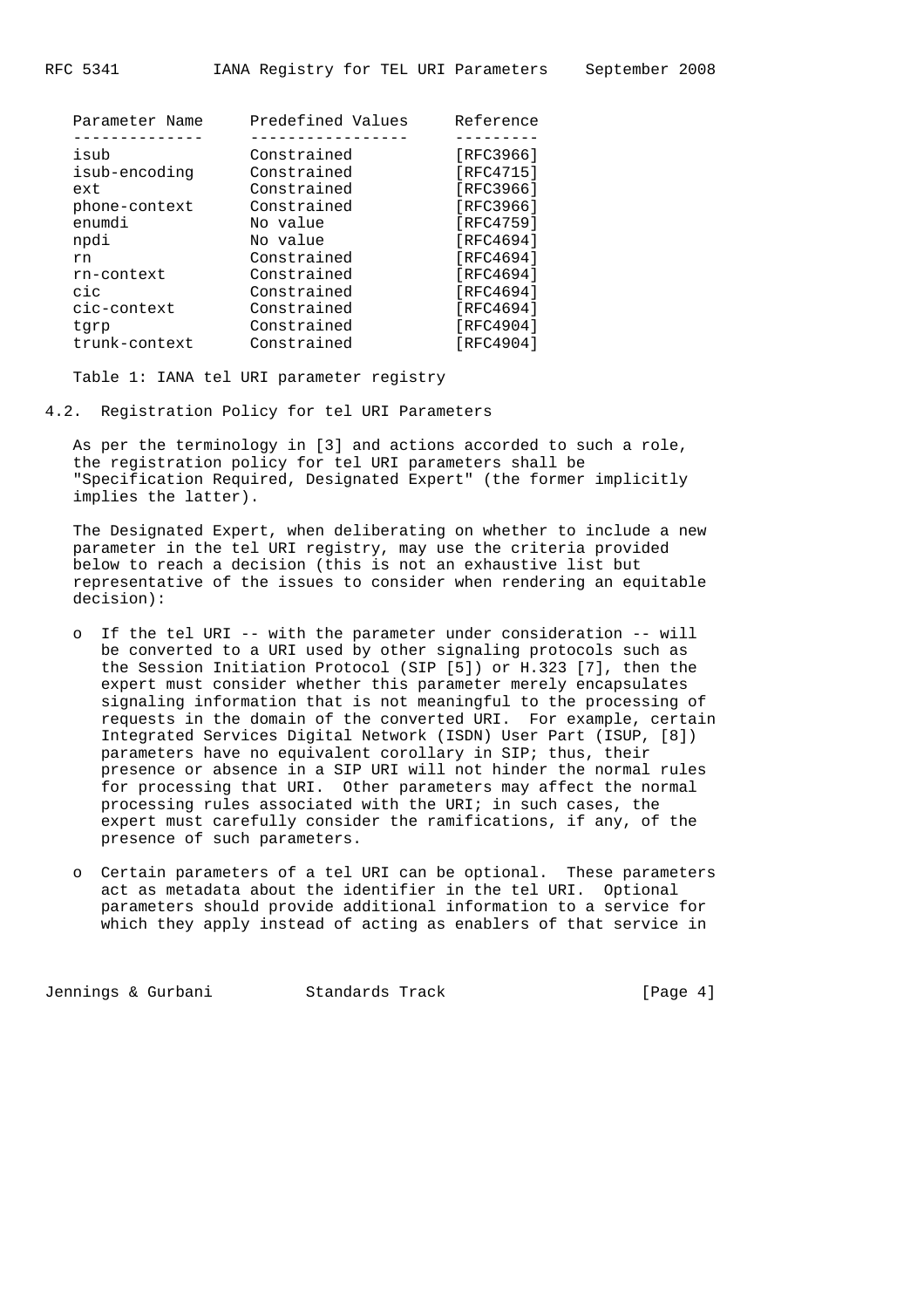the first place. The service must continue to be invoked and operate normally even in the absence of these parameters.

### 5. Security Considerations

 The registry in this document does not in itself have security considerations. However, as mentioned in [4], an important reason for the IETF to manage the extensions of SIP is to ensure that all extensions and parameters are able to provide secure usage. The supporting RFC publications for parameter registrations described in this specification MUST provide detailed security considerations for them.

6. Acknowledgments

 The structure of this document comes from [6], which is the equivalent work done in the SIP domain to establish a registry. Ted Hardie, Alfred Hoenes, Jon Peterson, and Jonathan Rosenberg provided substantive comments that have improved this document.

 Brian Carpenter, Lars Eggert, Pasi Eronen, Chris Newman, and Glen Zorn provided feedback during IESG review and Gen-ART review.

## 7. References

- 7.1. Normative References
	- [1] Schulzrinne, H., "The tel URI for Telephone Numbers", RFC 3966, December 2004.
	- [2] Bradner, S., "Key words for use in RFCs to Indicate Requirement Levels", BCP 14, RFC 2119, March 1997.
	- [3] Narten, T. and H. Alvestrand, "Guidelines for Writing an IANA Considerations Section in RFCs", BCP 26, RFC 5226, May 2008.
- 7.2. Informative References
	- [4] Mankin, A., Bradner, S., Mahy, R., Willis, D., Ott, J., and B. Rosen, "Change Process for the Session Initiation Protocol (SIP)", BCP 67, RFC 3427, December 2002.
	- [5] Rosenberg, J., Schulzrinne, H., Camarillo, G., Johnston, A., Peterson, J., Sparks, R., Handley, M., and E. Schooler, "SIP: Session Initiation Protocol", RFC 3261, June 2002.

Jennings & Gurbani Standards Track [Page 5]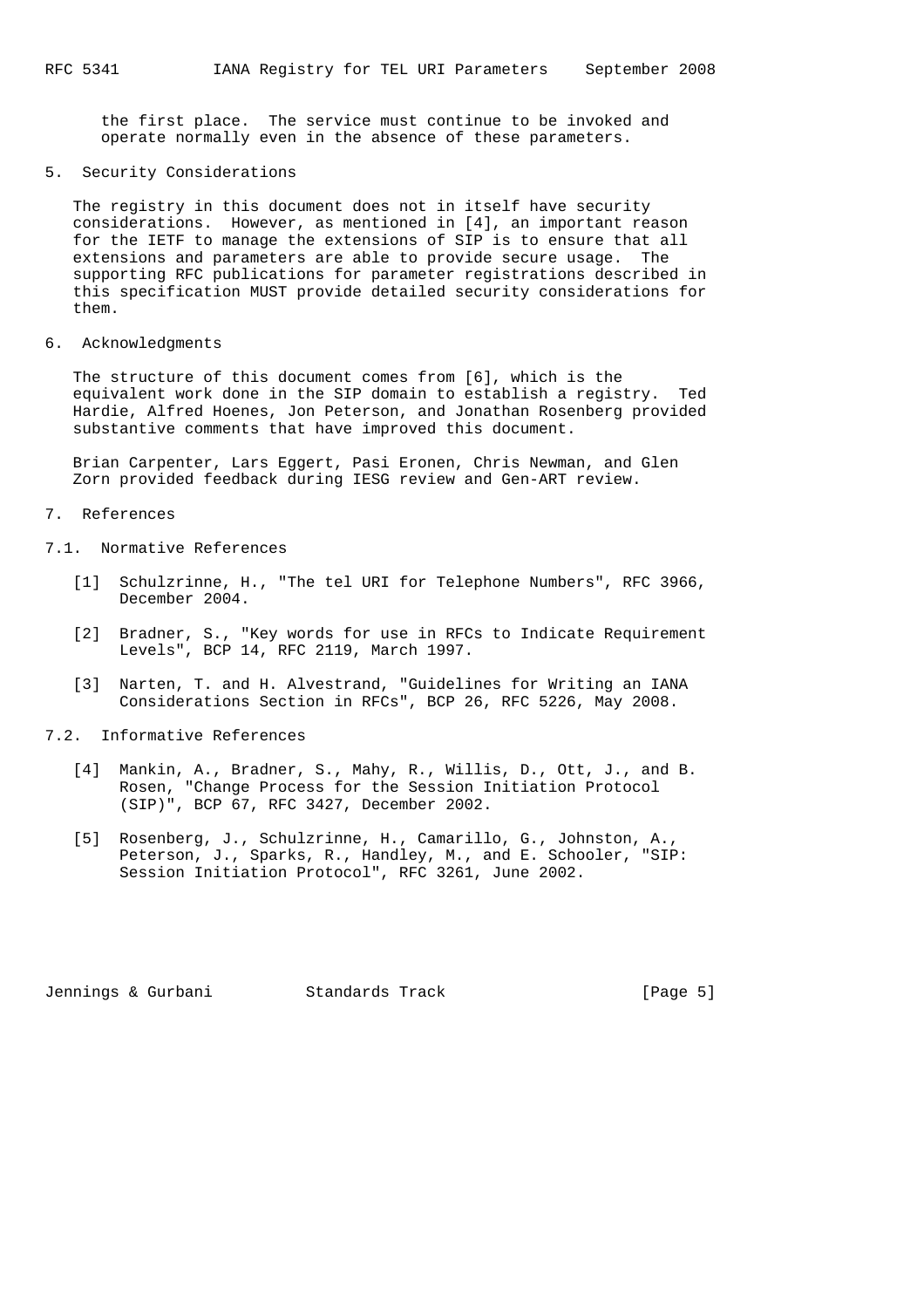- [6] Camarillo, G., "The Internet Assigned Number Authority (IANA) Uniform Resource Identifier (URI) Parameter Registry for the Session Initiation Protocol (SIP)", BCP 99, RFC 3969, December 2004.
- [7] ITU-T H.323, "H.323: Packet-based multimedia communications systems", June 2006.
- [8] ITU-T Q.764, "Signaling System No. 7: ISDN User Part Signaling Procedures", December 1999.

Authors' Addresses

 Cullen Jennings Cisco Systems 170 West Tasman Drive Mailstop SJC-21/2 San Jose, CA 95134 USA

 Phone: +1 408 902-3341 EMail: fluffy@cisco.com

 Vijay K. Gurbani Bell Laboratories, Alcatel-Lucent 2701 Lucent Lane Room 9F-546 Lisle, IL 60532 **USA** 

 Phone: +1 630 224-0216 EMail: vkg@alcatel-lucent.com

Jennings & Gurbani Standards Track [Page 6]